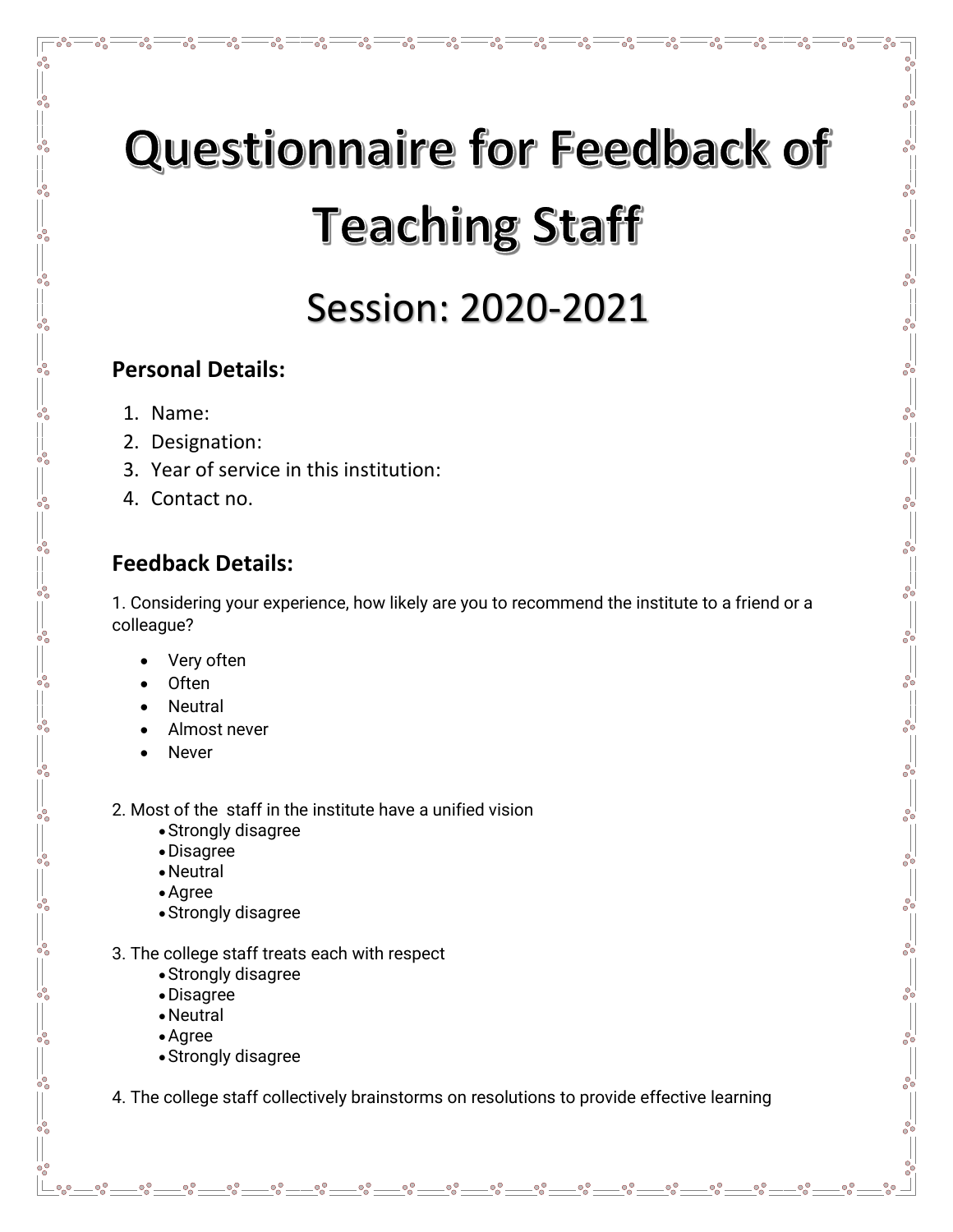•Strongly disagree

 $\circ^\circ$ 

 $\overline{\circ}^{\circ}$ 

ండి

- •Disagree
- •Neutral
- •Agree

ೊ

 $\circ_{\circ}^{\circ}$ 

ပ္၀ိ

ပ္စ္လိ

 $\overline{\circ}^{\circ}_\circ$ 

တိ

 $\circ_{\circ}^{\circ}$ 

•Strongly disagree

5. The staff is unbiased in all tasks related to the college

 $\circ_{\circ}^{\circ}$ 

 $\circ^\circ$ 

ం

 $\overline{\circ}$  $\circ$ 

 $\overline{\circ}^{\circ}_{\circ}$  :

 $\overline{\circ}^{\circ}$ 

 $\overline{\circ}$  $\circ$ 

ం

 $\overline{\circ}^{\circ}$ 

్లి

 $\circ^\circ$ 

 $-28 - 28 - 28 - 28 - 28$ 

 $\frac{3}{6}$  -  $\frac{3}{6}$  -  $\frac{3}{6}$  -  $\frac{3}{6}$  -  $\frac{3}{6}$ 

 $\frac{1}{100}$   $\frac{1}{100}$   $\frac{1}{100}$   $\frac{1}{100}$   $\frac{1}{100}$   $\frac{1}{100}$   $\frac{1}{100}$   $\frac{1}{100}$   $\frac{1}{100}$   $\frac{1}{100}$   $\frac{1}{100}$   $\frac{1}{100}$   $\frac{1}{100}$   $\frac{1}{100}$   $\frac{1}{100}$   $\frac{1}{100}$   $\frac{1}{100}$ 

 $\frac{1}{2}$ 

 $-60$ 

 $\frac{5}{6}$ 

 $\overline{\circ}$ 

- •Strongly disagree
- •Disagree
- •Neutral
- •Agree
- •Strongly disagree
- 6. The college facilities are well looked after and are up to state standards
	- •Strongly disagree
	- •Disagree
	- •Neutral
	- •Agree
	- •Strongly disagree

7. The college puts equal emphasis on academics as well as sports and other activity.

- •Strongly disagree
- •Disagree
- •Neutral
- •Agree
- •Strongly disagree

8. Please select the activities that the college helped you with?

- •course/workshops in your area of interest
- •Participation in state or national level conferences
- •Degree/certificate programs
- •Field trips to other colleges
- •Opportunity to network with teachers from other colleges
- •Research opportunities

9. To what level did the following impact your professional development? (Answer options: No effect, small impact, moderate impact, significant impact)

- •course/workshops in your area of interest
- •Participation in state or national level conferences
- •Degree/certificate programs
- •Field trips to other colleges
- •Opportunity to network with teachers from other colleges
- •Research opportunities

10. Did you have to pay for yourself for any professional development activities?

•Yes

 $-90^\circ$ 

•No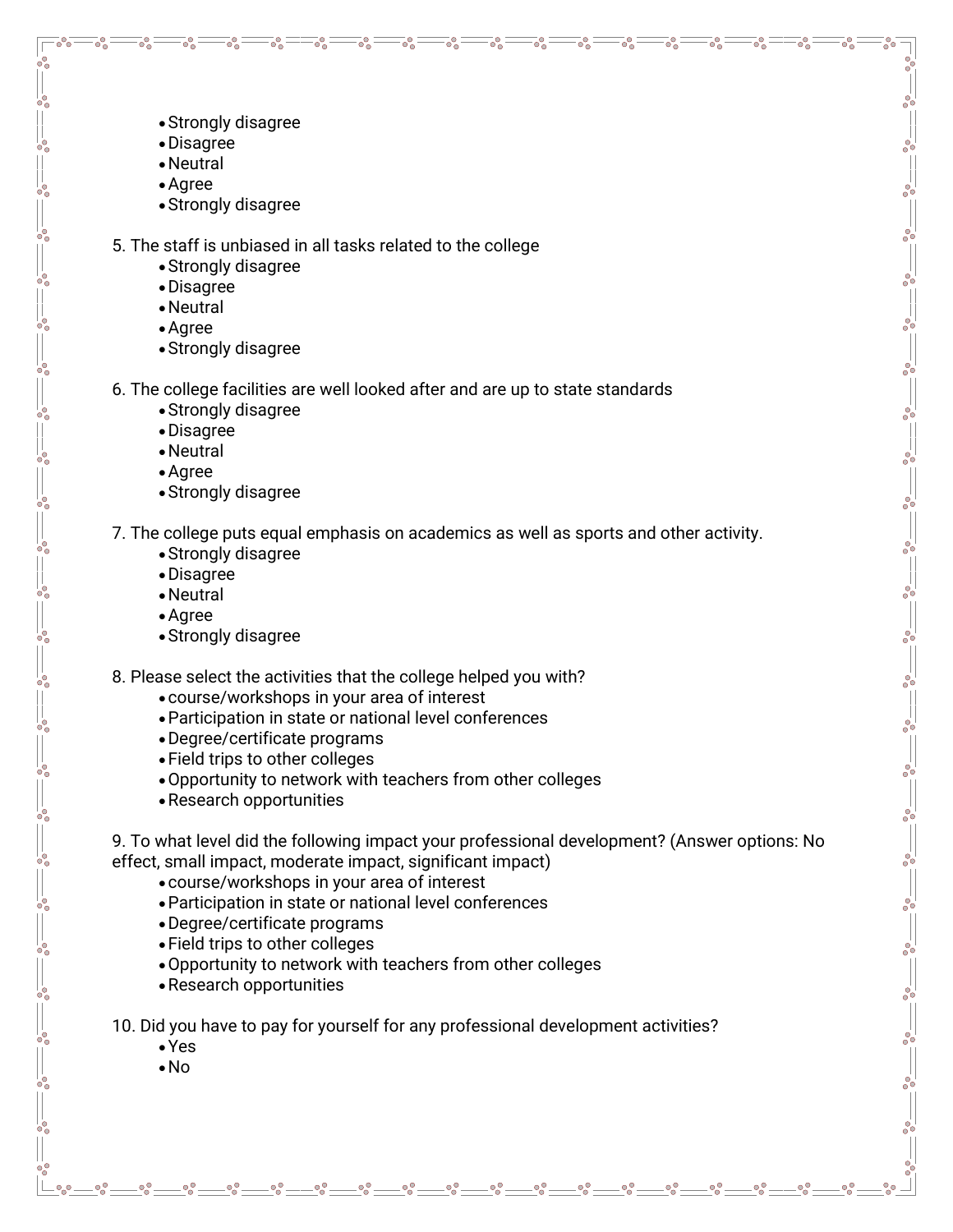11. Did professional development activities have a positive impact on your career growth at the institute/college?

 $\circ^\circ$ 

 $\overline{\circ}^{\circ}$ 

 $\overline{O}^{\circ}$ 

್ಲಿ

 $\circ^\circ$ 

 $\circ^\circ$ 

್ಲಿ

 $\frac{6}{9}$   $\frac{6}{9}$   $-$ 

 $-6^{o}$ 

 $-80$ 

 $-8^{o}$ 

 $\frac{3}{6} - \frac{3}{6} - \frac{3}{6} - \frac{3}{6} - \frac{3}{6} - \frac{3}{6} - \frac{3}{6} - \frac{3}{6} - \frac{3}{6} - \frac{3}{6} - \frac{3}{6} - \frac{3}{6}$ 

 $- \frac{6}{9}$ 

 $-80 - 80 - 80$ 

 $-8^{o}$ 

 $-60$ 

 $\frac{5}{6}$ 

 $\overline{\circ}$ 

•Yes

ೊ

ഀ

 $\circ_{\circ}^{\circ}$ 

 $\circ_{\circ}^{\circ}$ 

 $\circ_{\circ}^{\circ}$ 

 $\overline{\circ}$ 

 $-8^{+0}_{-0}$ 

ပ္စ္လိ

ပ္၀ိ

ပ္၀ိ

 $-6^{0}$ 

 $\overline{\circ}^{\circ}_\circ$ 

 $-8^{+0}_{-0}$ 

 $\circ_{\circ}^{\circ}$ 

 $\circ_{\circ}^{\circ}$ 

 $\circ_{\circ}^{\circ}$ 

 $\circ_{\circ}^{\circ}$  .

•No

12. How often did you have the freedom to try innovative methods for better learning?

 $\overline{\circ}^{\circ}_{\cap}$ 

 $\circ$ <sup>o</sup>

 $\overline{\circ}^{\circ}$ 

 $\overline{O}^{\circ}$ 

- •Very often
- •Sometimes
- •Rarely
- •Never

13. How often were you consulted before finalizing the curriculum for the students?

- •Very often
- •Sometimes
- •Rarely
- •Never

14. In your opinion, how important do you think the following are to you as a teacher? Answer options: Very important, Important, Neutral, little important, Not at all important)

- •Logical structure and content for your subject
- Innovative evaluation practices
- •Specialized training and seminar for better teaching styles
- •Teaching multi-culture students
- •To have a say in college administration and management
- •Student counseling

15. In your own words, please suggest if you have any comments/suggestions for the college to provide a better learning experience.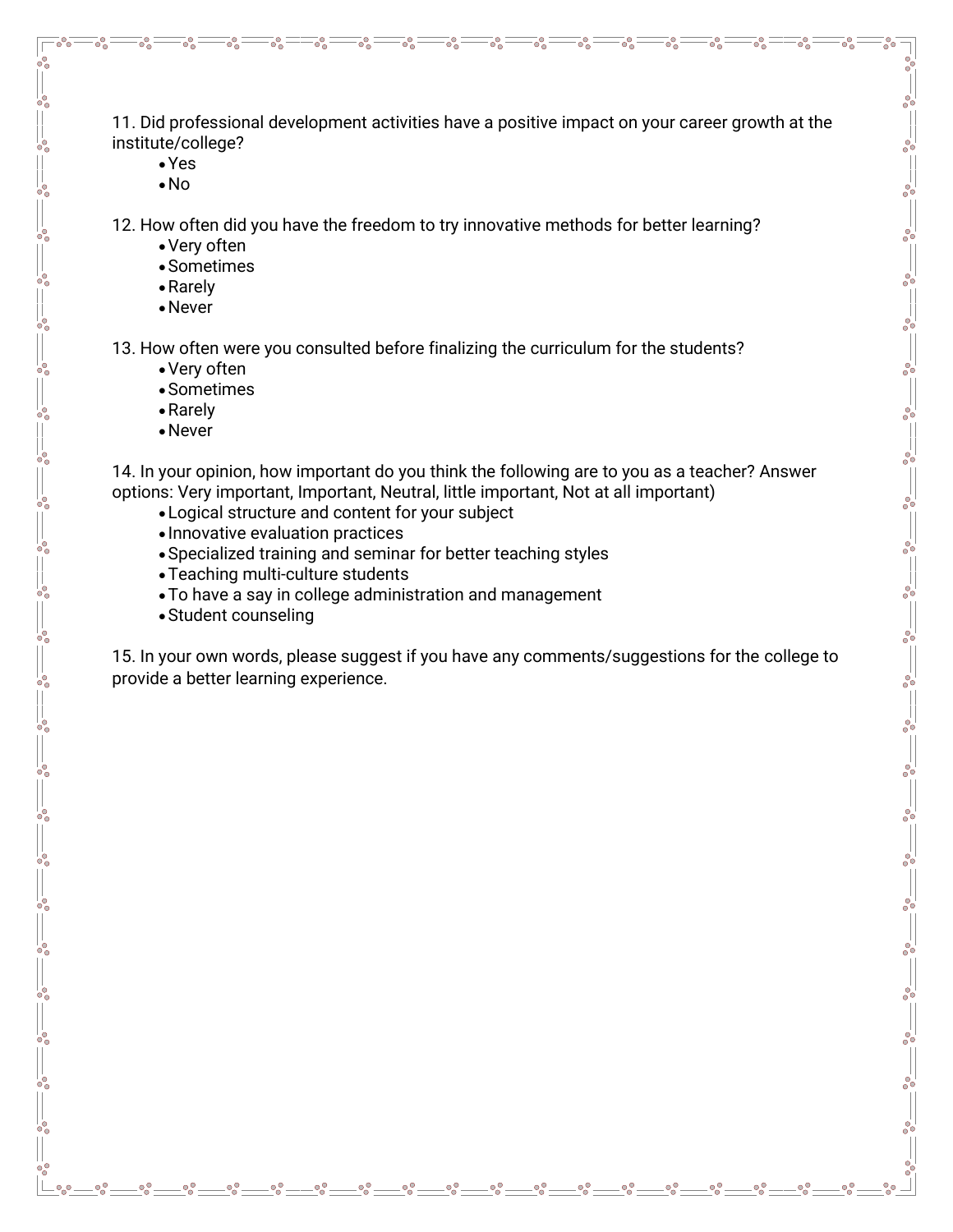

2. The college facilities are well looked after and are up to state standards 74 responses

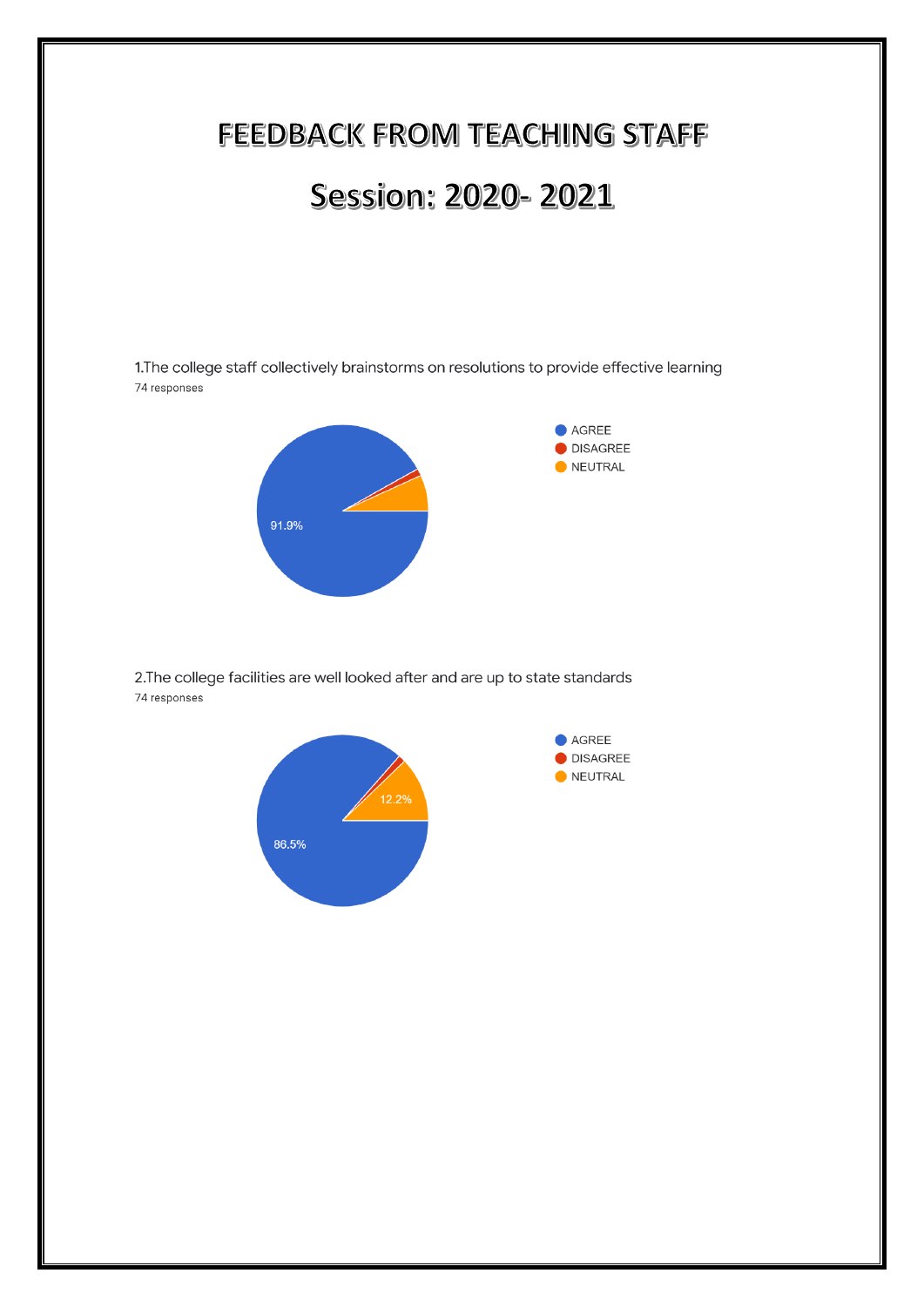3. The college puts equal emphasis on academics as well as sports and other activity. 74 responses



4. Do you think the online mode of teaching, examination and evaluation creates extra stress? 74 responses



5. Are you comfortable with the online mode of execution of administrative responsibilities? 74 responses

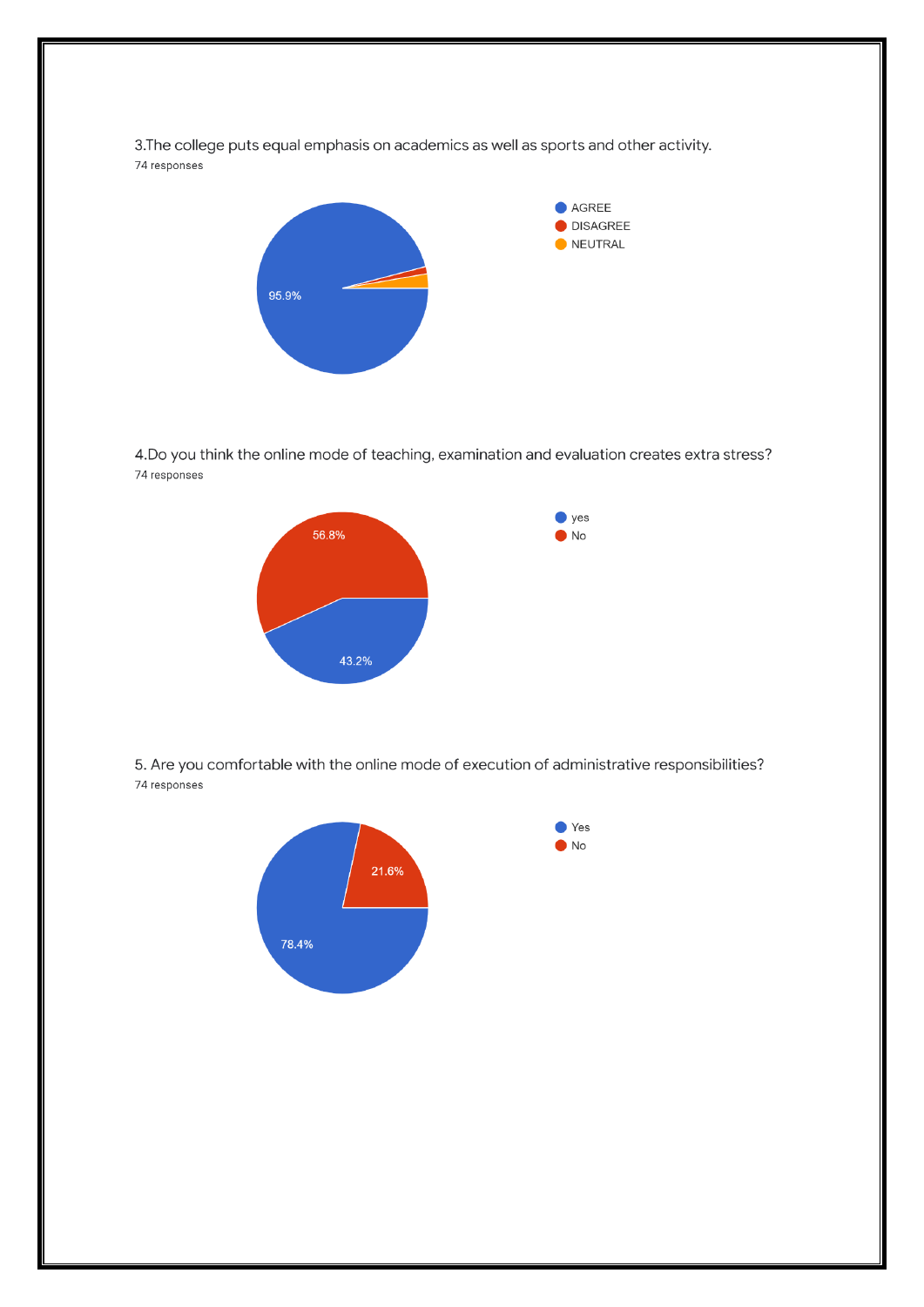6.Do you think the laboratory based subjects can be taught effectively through online mode? 74 responses



7. Did professional development activities have a positive impact on your career growth at the institute/college?

74 responses



8. How often did you have the freedom to try innovative methods for better learning? 74 responses